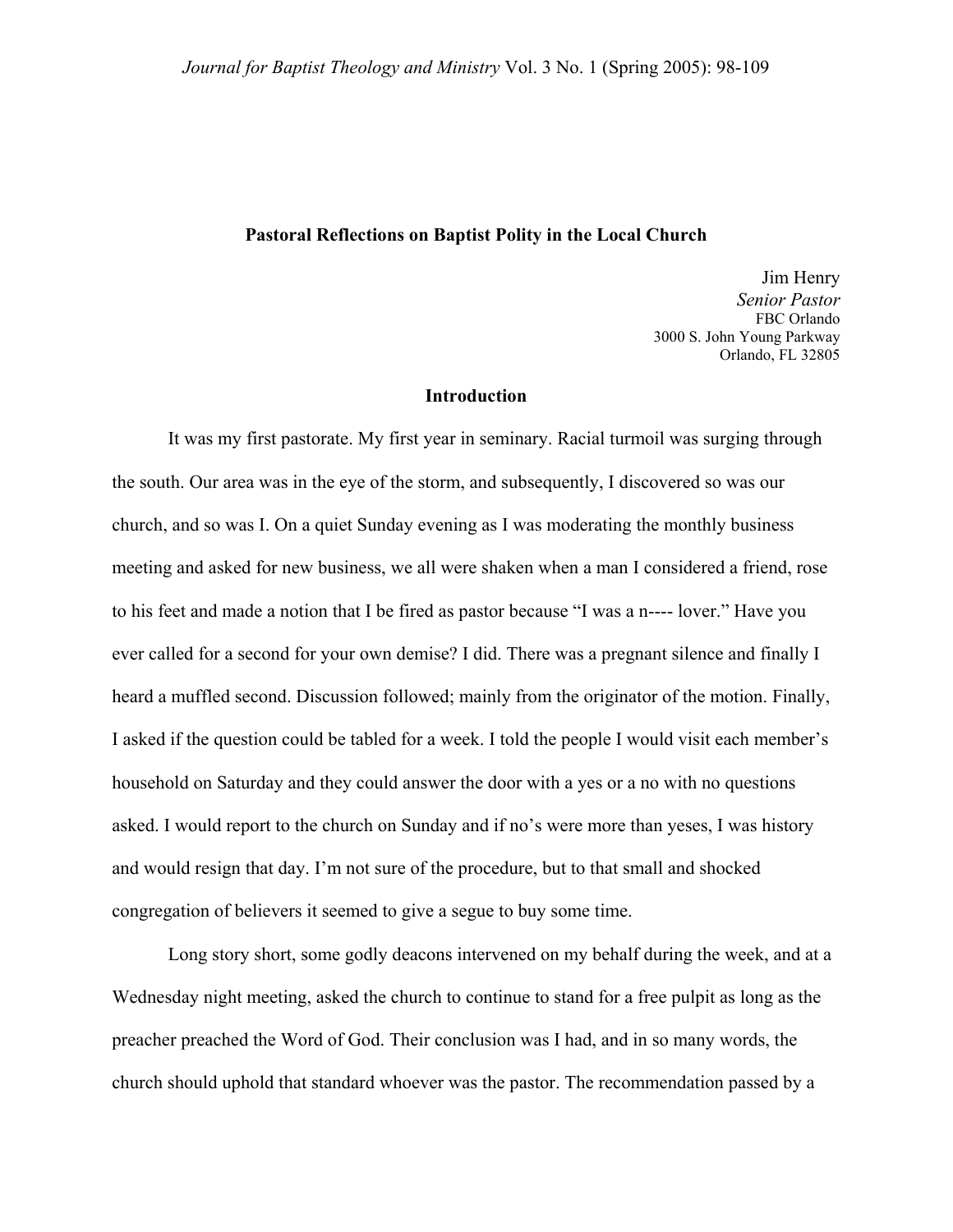safe margin; the weekend circuit ride became unnecessary, and I continued to serve for another year and a half as their undershepherd, somewhat bruised, but still afloat! I was learning as a neophyte in the ministry, some of the complexities and nuances of Baptist church polity.

## **The Role of the Pastor**

The role of the pastor, his authority, leadership, congregational government, elders, multiplicity of pastors, and the rate of pastoral leadership in large churches and the emerging church plants, is one of utmost importance, not only for each local church, but for all evangelicals, especially Southern Baptists. Why so? Stephen Olford said, "There can be no peace or prosperity in national, social, or spiritual life, without rule, authority, and order. . . . God is not the author of confusion but of peace."<sup>[1](#page-1-0)</sup>

Recent testimony that has come personally to me, a promising young pastor in a growing church ousted by older members who felt threatened by the growth; after the vote, when he arrived home, a "for sale" sign had been planted in his yard. Another pastor in a more established church, seeking to move the church forward, had a minority group of active deacons at a deacon's meeting, discuss his leadership and invited an inactive deacon to the meeting where he spent an hour pouring out invectives and urging his removal, yet all evidence pointed to the reality of 90% of the congregation being behind their young leader. Another pastor, starting a church from scratch, decided on elder leadership with a plurality of elders. The church grew, then the other elders decided to vote him out by majority rule! I could add countless other stories; I usually hear about one or more a month. The problem is rampant. The issues are multiple. The losses and wounds inflicted on the body of Christ are grievous.

<span id="page-1-0"></span> $\frac{1}{1}$ Stephen Olford, *The Bible Says* (Institute for Biblical Preaching, n.d.), 24.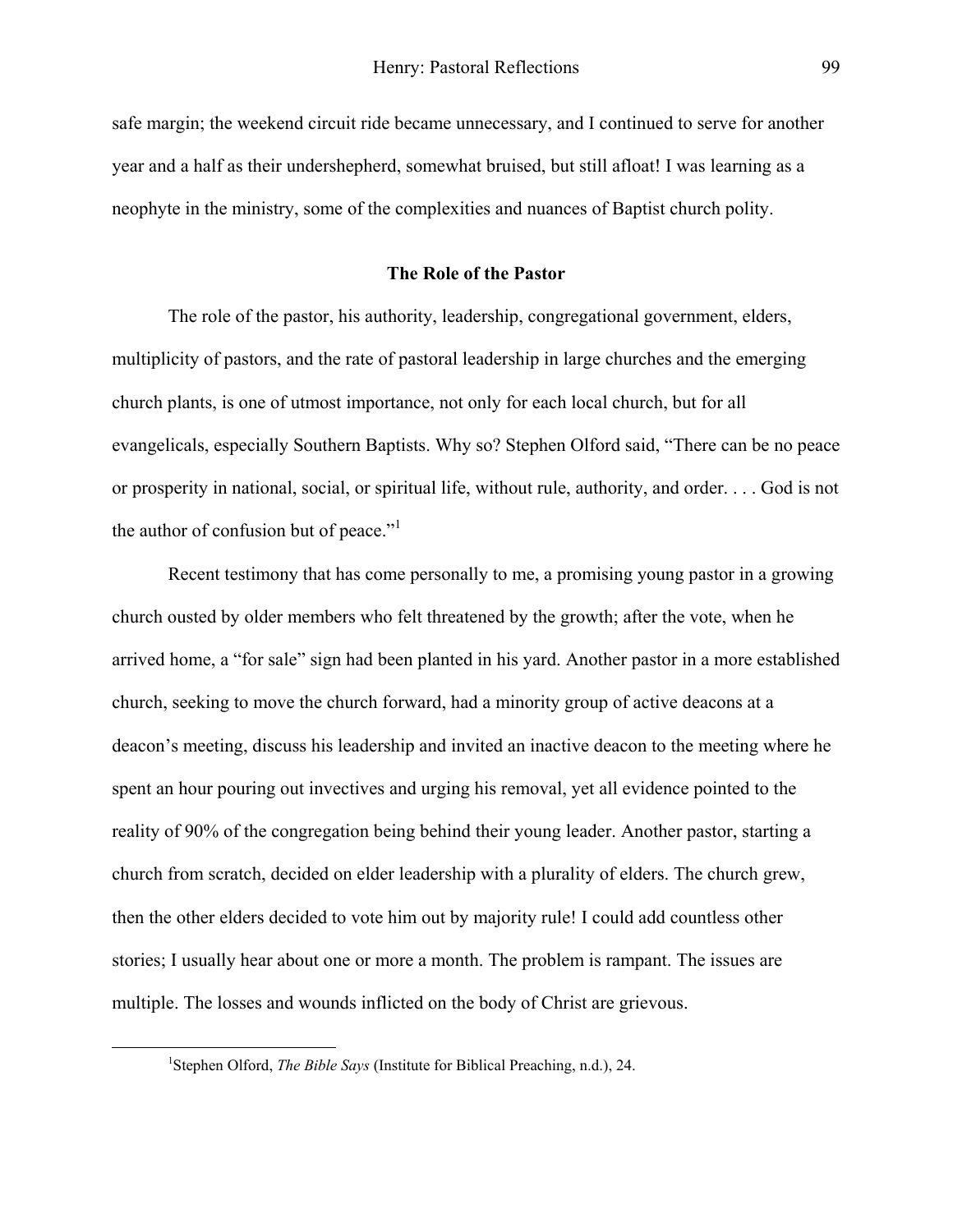#### **Survey of Baptist History on Role of the Pastor**

What is the solution? What does the Word of God call for? I looked up some of our

Baptist history and some writing on the role of pastor and congregation. By no means is this

exhaustive, but insightful perhaps. Some observations:

J. Clyde Turner, in *Our Baptist Heritage*, wrote: "Three names are given to the same

officer in the New Testament church—elder, bishop, and pastor. The three New Testament

names designate three functions of the pastoral office. 'Elder' suggests maturity and experience.

'Bishop' means overseer. 'Pastor' means shepherd.<sup>[2](#page-2-0)</sup> I. J. Van Ness wrote:

Every church is a religious democracy. Great as is our individual obligation, an obligation which we cannot escape, yet a part of this obligation is to subordinate ourselves in the fellowship of a church for the good of the whole body. He who has respect for the religious life of others will have respect for the church as an institution whose interests are above his own selfish interests. The church is the one place where we put ourselves in the background and think of the good of the institution rather than of any selfish good which can come to us. We should be willing to submit to the judgment of the church and should always remember that others are being considered as well as ourselves. The fountain of all democracy is to be found in the brotherhood of the church.<sup>3</sup>

H.W. Tribble, in *Our Doctrines*, noted:

The local congregation is autonomous, that is, it derives its authority from within. In all matters of organization, polity, and general procedure the members of the body act in accordance with their own convictions and on the basis of their interpretation of the will of Christ. This, of course, should always be under the leadership of the Holy Spirit.

The church is democratic in government. It is the purest democracy to be found on earth. Every member has equal authority and rights with every other member. The pastor has no more authority than any other member. He may exert a greater influence than some of the other members, but he has only the authority that the church chooses to vest in him.

. . . . . . . . . . . . . . . . . . . . . . . . . . . . . . . . . . . . . . . . . . . . . . . . . . . . . . . . . . . . . . . . . . . . . . . . . . .

Sufficient examples may be found easily in the New Testament to support the position that a gospel church is autonomous and democratic. We may notice the election of Matthias by the "one hundred and twenty" to take the place left vacant by Judas (Acts 1:15-22); the choosing and setting apart of the seven by "the multitude of the disciples" (Acts 6:2-6); the appointment of Barnabas as a committee by "the church which was in Jerusalem" (Acts

<span id="page-2-0"></span> $\frac{1}{2}$ <sup>2</sup>J. Clyde Turner, *Our Baptist Heritage* (Nashville: The Sunday School Board of the SBC, 1945), 73.

<span id="page-2-1"></span><sup>3</sup> I. J. Van Ness, *Training in the Baptist Spirit* (Nashville: The Sunday School Board of the SBC, 1914), 130-31.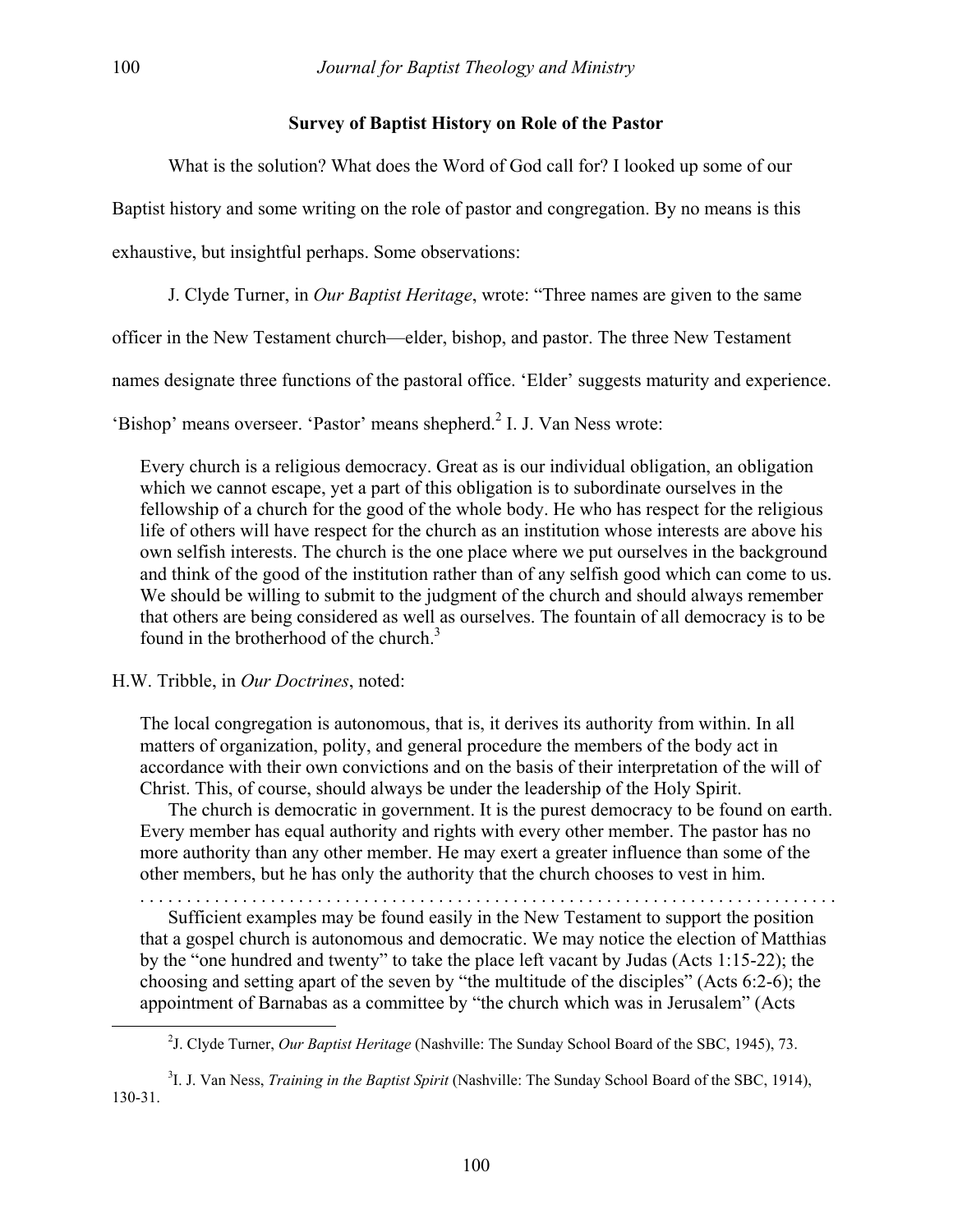11:22); the setting apart of Barnabas and Saul by the church at Antioch (Acts 13:3); the election of the presbyters by the vote of the churches (Acts 14:23); the sending of Paul and Barnabas to Jerusalem on the circumcision controversy by the church at Antioch (Acts 15:3); and the recognition of the right of the members of the church to exercise discipline (I Cor. 5:4). Yet other examples might be cited.

Bishops, elders, or pastors. – The New Testament uses three terms to designate the pastors of churches. They are "bishop", "elder," and "pastor." The most commonly used word is "elder." It literally means an older person. It is a term brought over from common use in Israel. It appears that some of the churches in the New Testament had several elders. The word "bishop" is not so commonly used, but the office evidently was recognized in every church. The word means an overseer. The term "pastor" is used only once with reference to an officer in the church (Eph. 4:11). These three terms seem to be used almost interchangeably to refer to the officer that Baptists call pastor. He is an officer of the local church, not of any group of churches with general jurisdiction. He is called of the Spirit and set apart to a life of spiritual influence and leadership. He has no authority to govern or control in the sense of commanding and enforcing obedience. He is both servant, and teacher and leader. In his own eyes he is to be servant; in the eyes of the church he is to be teacher and leader. In the end, his leadership and mastery must depend not so much upon his official position or any authority bestowed upon him as upon his consecration, his character, and his influence.<sup>[4](#page-3-0)</sup>

Findley Edge observed:

According to the Scriptures the pastor is to preach (Acts 15:32), to oversee (1 Tim. 3:1), to shepherd (1 Pet. 5:2-3), to evangelize (2 Tim. 4:5), and to rule/preside (1 Tim. 5:17). All of these designations point to one central task. The pastor is to help the believers grow into mature Christians who will minister according to their calling."

The classical statement of the pastor's task is found in Ephesians 4:11-12. The King James Version translates this, "And he gave some, apostles; and some, prophets; and some, evangelists; and some, pastors and teachers; For the perfecting of the saints, for the work of the ministry, for the edifying of the body of Christ." There are three parallel clauses here that seemingly indicate the work the pastor is to do—perfect the saints, do the work of the ministry, and edify the body of Christ.<sup>[5](#page-3-1)</sup>

Thus, from a biblical perspective, the central task of the pastor is very clear. The pastor is

to help those who are believers to grow and develop toward maturity and to equip them in their

ministry of fulfilling God's mission in the world. Hankins Parker, in *What Southern Baptists* 

*Believe*, noted:

 $\frac{1}{4}$ <sup>4</sup>H. W. Tribble, *Our Doctrines* (Nashville: Convention Press, 1936), 109-13.

<span id="page-3-1"></span><span id="page-3-0"></span><sup>5</sup> Findley B. Edge, *The Doctrine of the Laity* (Nashville: Convention Press, 1936), 76-77.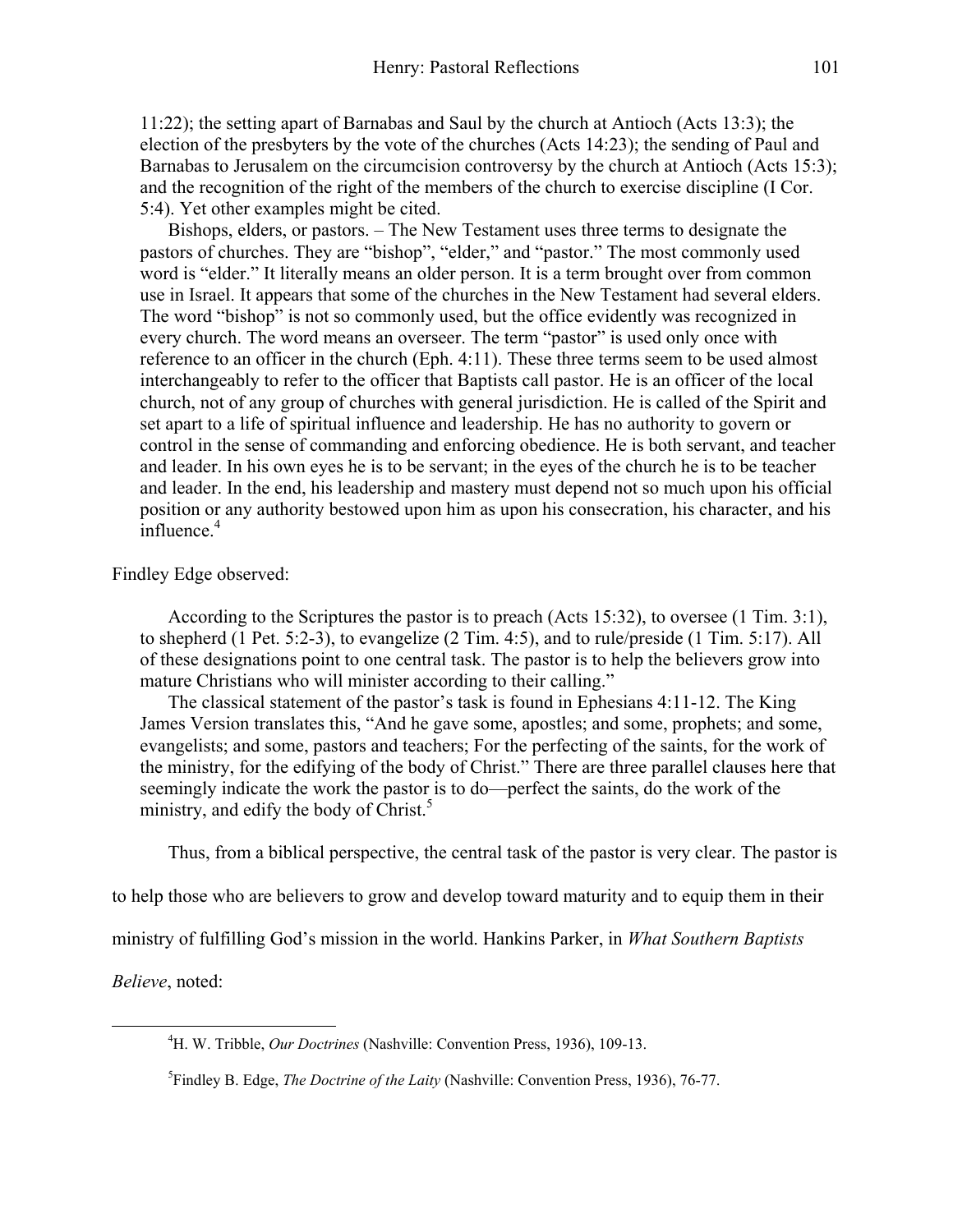*This church is an autonomous body, operating through democratic processes under the Lordship of Jesus Christ*. . . . Christ is the "head of the body, the church" (Col. 1:18). The head controls the body in its function and work. This makes Christ Lord of the body and all of its parts. As He guides the members of the body, the body moves and serves Him.

The church is autonomous and responsible to no one except Christ her living Lord. Her government is a body of believers under Christ. To her He imparts His wisdom, reveals His will and gives His direction. Christ does this by imparting to each member that which He wants him to know and to do in cooperation with other members. The composite divine revelation and leadership to the members becomes the action of Christ in government and service. *In such a congregation members are equally responsible* . . . to know the will of God and to express the will of God.

Each member is an equal with one voice and one vote in the local congregational government under God. Each has his own functional status according to the "grace that is given . . ." (Rom. 12:6). Likewise, each has his own function in letting Christ live in him and express Himself, in word and action, through him. The pattern is that of many members of equal status united and functioning as one body in the worship and service of the one Lord.<sup>6</sup>

Lloyd Elder, in *Blueprints*, wrote, "Within the Southern Baptist denomination, the most

basic source of authority is the local congregation. The local church is the foundation for all

other authority and leadership. In fact, the local church has been rightly called 'Baptist

headquarters."<sup>[7](#page-4-1)</sup> Herschel H. Hobbs noted:

Role of the Pastor "Obey them that have the rule over you, and submit yourselves; for they watch for your souls as they that must give account..." Hebrews 13:17.

The King James Version is an unfortunate translation. The Greek text reads "the ones leading you" as a shepherd leads his flock. According to Arndt and Gingrich (Lexicon), the word for "obey" may also read "follow." In the light of "the ones leading you," "follow" is the sense here.

"Submit" (Greek) means to "yield under," "to give up." The idea seems to be that if the pastor has one idea for the church program different from others in the church, if the matter cannot be resolved in conference, the latter should yield under to the former. Not because of his **authority**, but his **responsibility**. If a program fails, it should be his and not one thrust upon him. He must watch over souls entrusted to him and give an account to God. Again, responsibility, not authority.

In Acts 20:17, 28 Paul used **elder**, **overseer** (bishop), and **shepherd** ("feed" means to "tend as a shepherd") to refer to the same office. Inherently in these words respectively are **counselor, administrator** (leadership in planning and performance), and **pastor.**

 <sup>6</sup> Hankins Parker, *What Southern Baptists Believe* (Orlando: Golden Rule Book Press, 1988), 81-82.

<span id="page-4-1"></span><span id="page-4-0"></span><sup>7</sup> Lloyd Elder, *Blueprints: 10 Challenges for a Great People* (Nashville: Broadman Press, 1984), 99.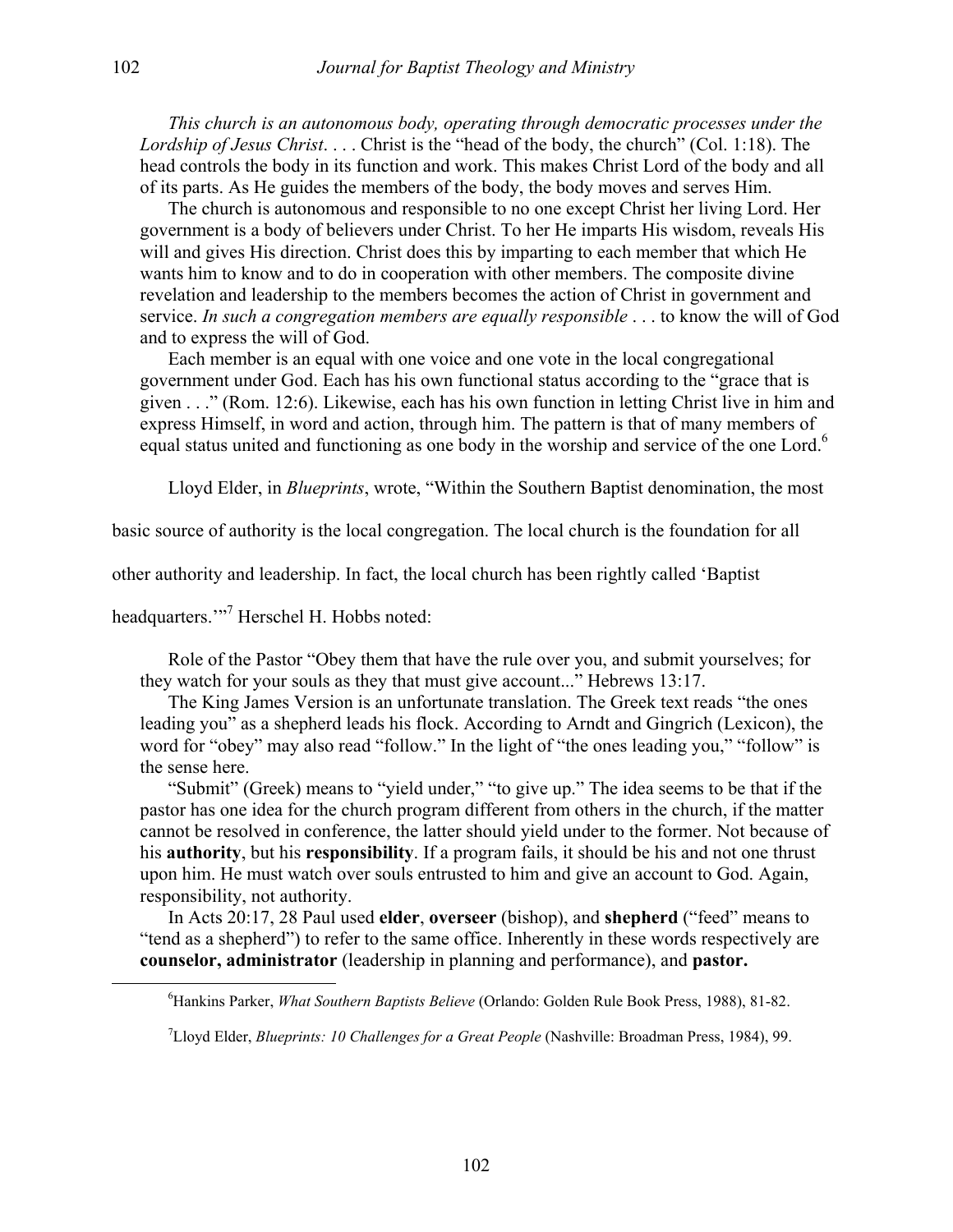In the same vein 1 Peter 5:2-3 says, "Neither as being lords over God's heritage, but being ensamples [examples] to the flock" (v.3). The pastor should set the example in both life style and in labor for the Lord. $8$ 

## W. O. Vaught, in his sermon "The Spiritual Authority of the Pastor-Teacher," argued:

The Place of Rulership: This is the first place of a pastor. He is the ruler of the congregation. It doesn't mean he is arrogant, or a bully throwing his weight around. Many ministers are not mature enough for a job like this. He just should tiptoe in and start teaching. At first he just whispers and then people begin to listen and little by little as he teaches doctrine, he earns his authority. (You recall in John 21, Jesus told Peter to "Feed the baby sheep, then to care for the hard-headed sheep, then to feed the mature sheep. This is the pastor's task.)

Don't Abuse This Authority: Some people resent this when they hear that the pastor is the ruler of the church. They think they are the rulers. No pastor should be arrogant about his authority. And it is very easy for him to abuse his power. He can't rule as he ought until he has spiritual maturity. The idea of a preacher throwing his weight around because he loves his own voice is ridiculous. No preacher should get the idea that he is God's gift to the human race<sup>[9](#page-5-1)</sup>

Others have also spoken and written on this matter. Dr. Oswald J. Smith wrote:

God's plan is that His flock should be led by a shepherd, not run by a board. Committees are to advise, never to dictate. The Holy Spirit appoints men. The care of the churches is given to bishops and elders, never to committees. They are to be the overseers, the shepherds. Each one has his own flock. Because men have failed to recognize this, there has been trouble. When God's plan is followed, all is well.

The Bible Plan: The Bible knows of no other plan. All down through the centuries it has been the same. When God wanted something done He chose a man, equipped and fitted him for the tasks; placed him at the head of His people and told them to follow and obey.

If a leader is worthy of the position, he is worthy to be followed. If he cannot be trusted, he ought not to be the leader. The man who is qualified to be the pastor of a congregation is entitled to the loyal allegiance and support of every member of his flock. If the official board feels that they must run the church and that the pastor must take his orders and get his vision from them, then they ought not to have him as their pastor at all. If a man is capable of being the pastor, he is capable of leading the flock and guiding the church.<sup>10</sup>

<span id="page-5-0"></span> $\frac{1}{8}$ Herschel H. Hobbs, "Baptist Beliefs" in *The Baptist Messenger* (n.d.), 8.

 $9W$ . O. Vaught, "The Spiritual Authority of the Pastor-Teacher," Sermon from Hebrews 13.7, 17, Immanuel Baptist Church, Little Rock, AR; n.d.

<span id="page-5-2"></span><span id="page-5-1"></span><sup>10</sup>Oswald J. Smith, "God's Plan for Leadership" *Pulpit Helps* (July 1979): 19-20.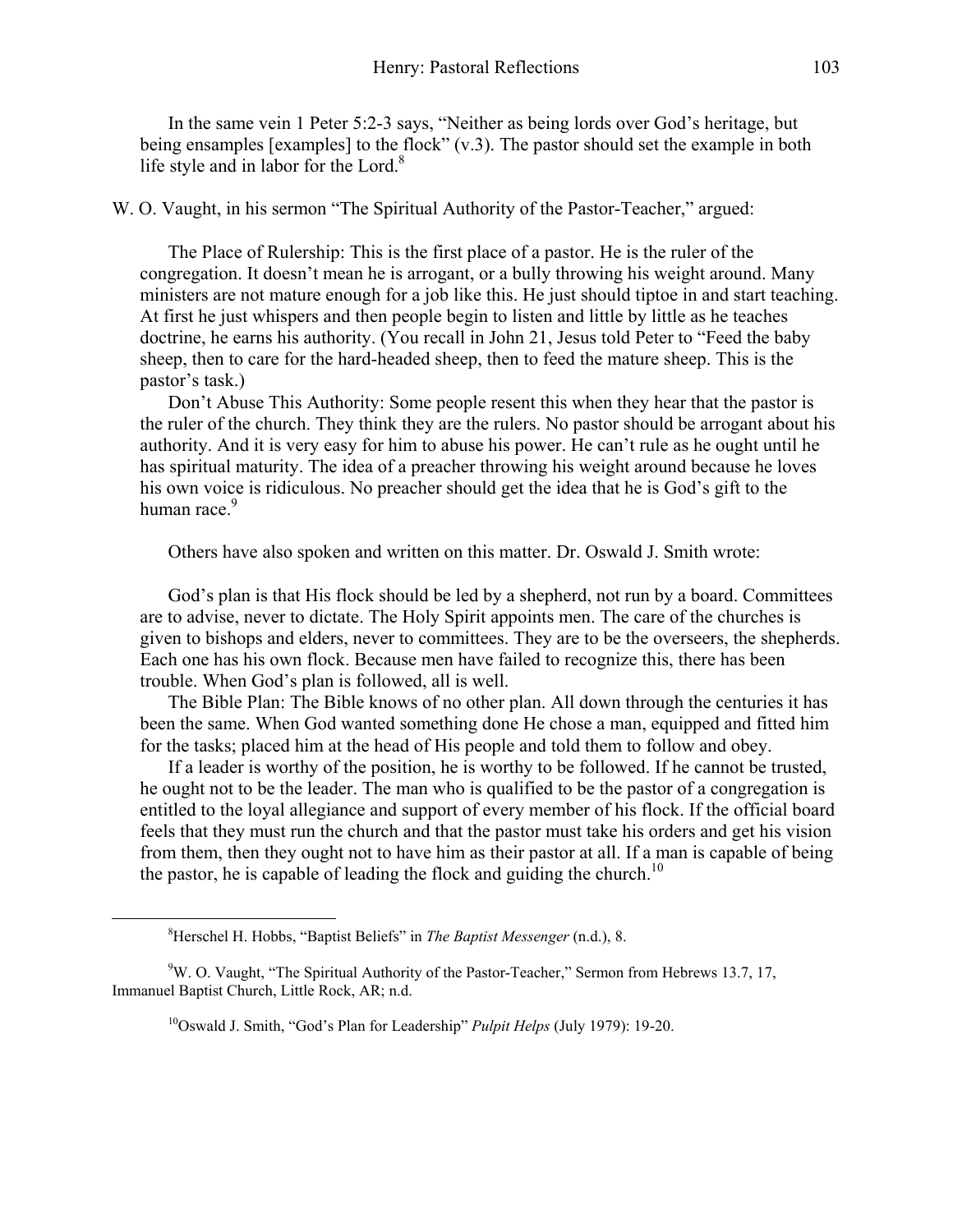M.O. Owens, Jr. commented:

The Bible clearly tells us that God opts for authority and responsibility in the three most important areas and institutions of life—government, the home, and the church.

The Epistles: clearly in the Epistles, authority for the pastor or elder in spiritual matters is presupposed. The writer of Hebrews instructs, "Obey your leaders and submit to their authority. They keep watch over you as men who much give an account. Obey them so that their work will be a joy, not a burden . . ." (13:17 NIV) The pastor must give an account to his Lord. Believers who acknowledge the Lordship of Christ will have no problem in following the spiritual admonitions and exhortations of the consecrated undershepherd. Paul says much the same: "and we beseech you brethren, to know them which labor among you, and are over you in 6the Lord, and admonish you; and to esteem them very highly in love for their work's sake" (I Thess. 5:12-13) This same submission is implied in 1 Cor. 9:7,9,11,13). In Titus 3:1, Paul gives instruction, "Remind them to be subject to rulers, to authorities, to be obedient, to be ready for every good deed" (NASB). The recognition of the inherent authority and responsibility of the pastor/elder is evident in Titus 1:7-11, "For the overseer must be above reproach as God's steward . . . holding fast the faithful word which is in accordance with the teaching, that he may be able to exhort in sound doctrine and to refute those who contradict. For there are many rebellious men . . . who must be silenced . . ." (NASB).

Those who would emphasize the "authority" of the pastor in all matters pertaining to the church have done great disservice to the truth. At the same time, the teachings concerning democracy in the church and the priesthood of the believer have been misconstrued and distorted. The pastor, though he has "authority" from god, is never shown in the New Testament to be one who is "boss" or "dictator." His task is not to control, but to guide with love, concern, and the proper teaching and example. God does everything "decently and in order." True humility in the believer is as true of the pastor as of the member.

Whatever "authority" the pastor has issues from his personal character, his spiritual dynamic, and his love for his people. Peter says, "Therefore I exhort the elders among you…shepherd the flock of God among you . . ." (1 Peter 5:1,2 NASB).

In God's order, the pastor is to be the leader, the shepherd, the overseer, the teacher of his congregation. His task is to be a spiritual leader. The Scripture knows nothing of the "boss" concept. He is to teach the truths of God, to preach the Word, to set the right example before the people, and to exhort them to grow in the grace and knowledge of the Lord Jesus Christ and the will of God.

The pastor's motivation is NOT to be money. "Not greedy for money, but eager to serve." (1 Peter 5:2c NIV); "not a lover of money: (1 Tim. 3:3d NIV).

His leadership is not to be from a position of power or dominance. ". . . not lording it over those entrusted to you . . ." (1 Peter 5:3a NIV).

The pastor is to be a minister, a servant, with a servant heart, following the teaching and example of our Lord, who said, "Instead, whoever wants to become great among you must be your servant – just as the Son of man did not come to be served, but to serve . . ." (Matt. 20:26-27 NIV).

The pastor is instructed by Paul, ". . . set an example for the believers in speech, in life, in love, in faith, in purity . . . devote yourself to the public reading of Scripture, to preaching and teaching. Be diligent in these matters; give yourself wholly to them . . . . Watch your life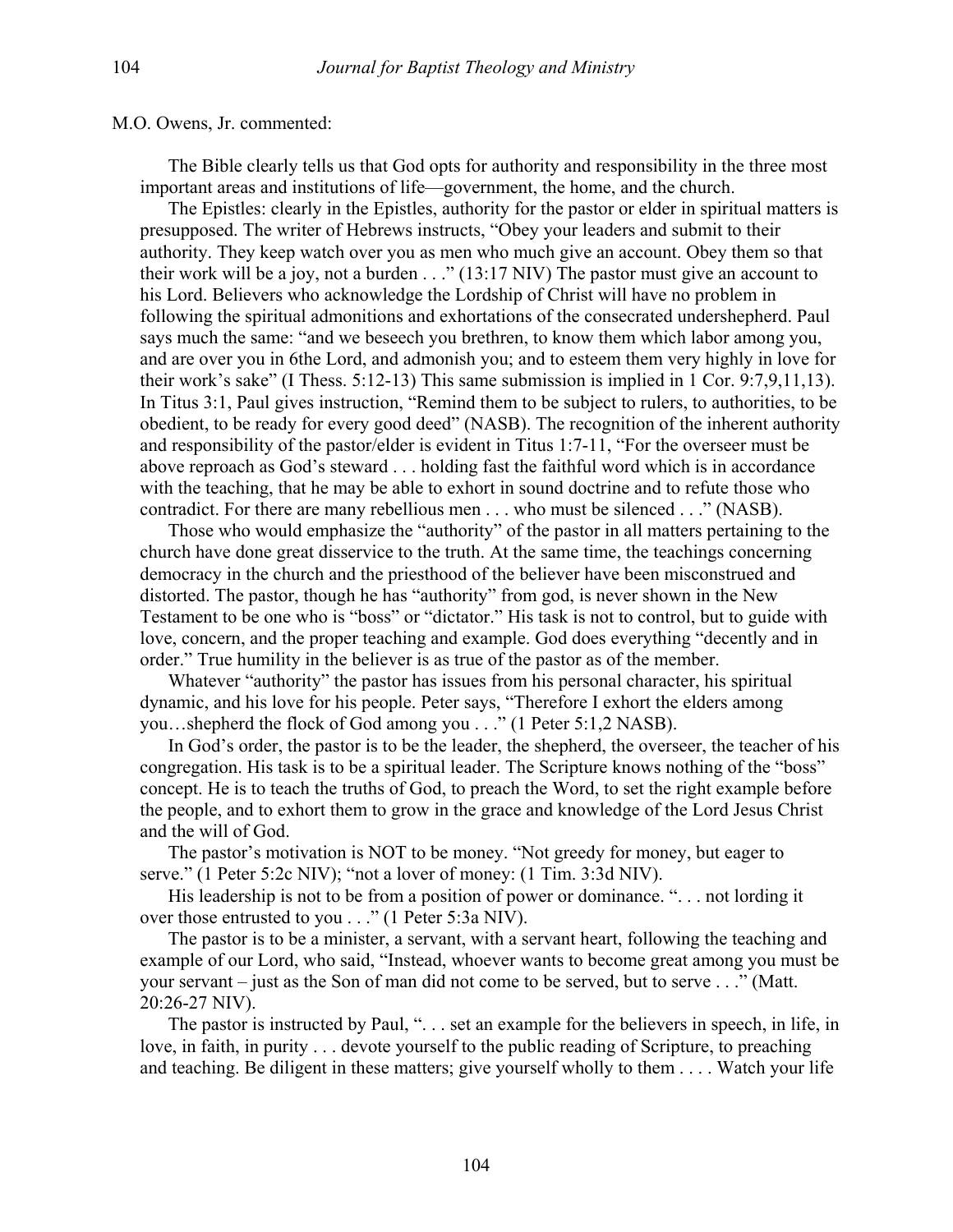and doctrine closely. Persevere in them, because if you do, you will save both yourself and your hearers" (1 Tim. 4:12b-16 NIV).<sup>[11](#page-7-0)</sup>

#### Stuart Briscoe wrote:

"The Obedience Response." The responsibility of the leader, having observed God's will, is to persuade followers that it is in their best interest to follow what the leader is leading them into. If they can do that, the person following is going to be "served." The leader is a "servant leader." These two words hardly seem to go together, but it is the model Christ gave us.

"The Submission Response." The word used here and translated "submission" is not the one used in the military sense when one rank submits to another. This word has more the meaning of "to resist no longer," "to yield" and it goes along with the idea of "convincing" and "persuading." It is a cases of the leader winsomely, in the Spirit, encouraging people to understand the will of God from the Scriptures and to no longer resist but to yield to His will. Frankly, there are many churches who are going nowhere fast. Sometimes it is because they have an inadequate leadership which has no vision, no drive, no initiative, no Spiritentrepreneurial attitude. Or it is because there is a good leadership which people are resisting. Either way, you'll find that it is a church stuck in a rut (which after all is a grave with the ends knocked out).<sup>12</sup>

Ray Stedman, in "A Pastor's Authority," argued:

The task of the elders is not to run the church themselves, but to determine how the Lord in their midst wishes to run His church. Much of this He has already made known through the scriptures, which describe the impartation and exercise of spiritual gifts, the availability of resurrection power, and the responsibility of believers to bear one another's burdens , confess sins to one another, teach, admonish, and reprove one another, witness to and serve the needs of a hurting world. In the day-to-day decisions which every church faces, elders are to seek and find the mind of the Lord through an uncoerced unanimity, reached after thorough and biblically-related discussion. Thus, ultimate authority, even in practical matters, is vested in the Lord and in no one else.

No one man is the sole expression of the mind of the Spirit: no individual has authority from God to direct the affairs of the church. A plurality of elders is necessary as a safeguard to the all-too-human tendency to play God over other people. Even then, the authority exercised is not one of domination and arbitrary decree over anyone. The ability of a servant to influence anyone else does not lie in ordering someone around but by obtaining their voluntary consent. This is the nature of all authority among Christians, even that of the Lord himself! He does not force our obedience, but obtains it by love.

The true authority of elders and other leaders in the church, then, is that of respect, aroused by their own loving example. This is the force of two verses which are often cited by those who claim a unique authority of pastors over church members: "But we beseech you,

<span id="page-7-0"></span><sup>&</sup>lt;sup>11</sup>M. O. Owens, Jr., "The Authority and the Pastor" *The Southern Baptist Advocate* (July 1986): 10-12.

<span id="page-7-1"></span><sup>&</sup>lt;sup>12</sup>Stuart Briscoe, "Where to Find Help, Studies from Hebrews," *Evangelism Today* (June 1995): 12.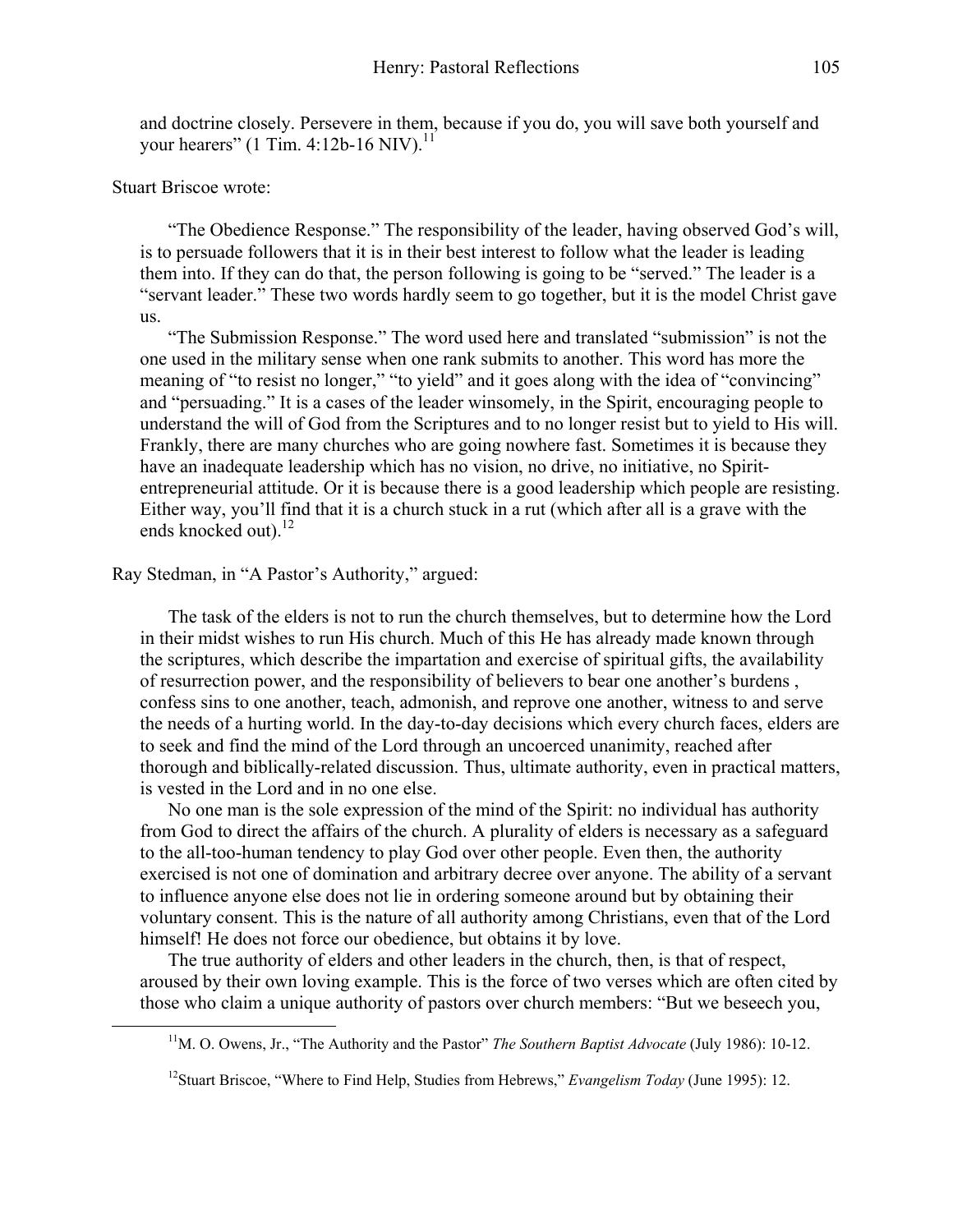brethren, to respect those who labor among you, and are over you in the Lord and admonish you, and to esteem them very highly in love because of their work."<sup>[13](#page-8-0)</sup>

A. Strauch, in *Biblical Eldership*, noted:

*Spiritual disaster*. God appoints elders for the spiritual profit of His people, but the elders' success in a large measure depends on the people's response. All the shepherds' good efforts are fruitless if the sheep disobey or run away. While disobedience distresses church leaders, it has an even more serious impact on the wayward believer. Ultimately, the disobedient believer is hurt, or as the writer to the Hebrews says, "this would be unprofitable for you."<sup>14</sup>

## Stephen Olford, in *The Bible Says*, wrote:

*A Divine Rulership Which Must Be Respected* – "Obey those who rule over you, and be submissive, for they watch out for your souls, as those who must give account. Let them do so with joy and not with grief, for that would be unprofitable for you" (Heb. 13:17). The church of God is not a democracy, but a theocracy: a place where the Son of God rules (see Heb. 3:6). Therefore, the church is not a sphere where every man has equal status and authority, but rather a fellowship in which the Head of the house appoints each to his own place and duty (see Matt. 25:14-15; Mark 13:34). Thus, to refuse honor to whom the Lord has qualified to lead His people is to reject the authority of the Head of God's house. This divine rulership teaches us to respect:

*The Authority of Christian Leadership* – "Obey those who rule over you.." (Heb.13:17). We are not speaking here of dictators, or bosses, but rather of Christian leaders, raised up by the Holy Spirit, who manifest by their word, call and life God's authority upon them. Such leadership is not self-appointed but God-appointed and recognized by the spiritual membership of the church Such people are to be known and loved in the church (see 1 Thess. 5:12). They cannot be rebuked, except for serious sin (see I Tim. 5:1), nor can they be accused of any wrongdoing in the church, except it be before two or three witnesses (see I Tim. 5:19). This is a hard truth to appreciate or appropriate in these days of lowering standards and rebelliousness, but the text is clear: "Obey those who rule over you . . ." (Heb.  $13:17$ ).<sup>[15](#page-8-2)</sup>

Adrian Rogers has said: "Pastor led; deacon served; committee worked; church approved."

<sup>13</sup>Ray C. Stedman, "The Preacher" *IBP Newsletter Serving Ministers and Lay-Leaders* vol. 1 no. 6 (Wheaton: Institute for Biblical Preaching): 1, 4.

<span id="page-8-1"></span><span id="page-8-0"></span><sup>14</sup>A. Strauch, *Biblical Eldership* (Littleton: Lewish & Roth, 1988), 164.

<span id="page-8-2"></span>15Olford, *The Bible Says*, 26, 27.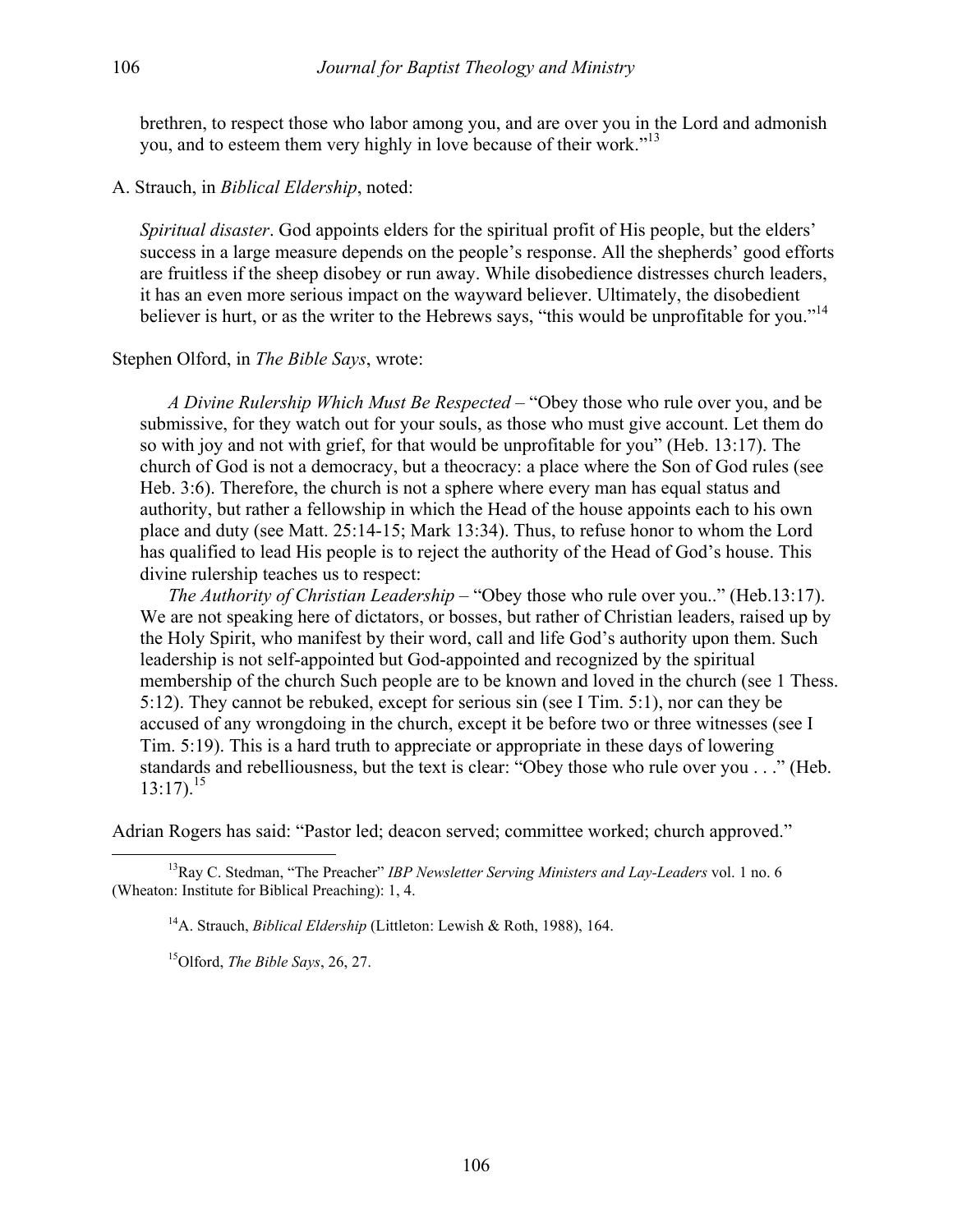#### **Personal Reflections on Church Polity**

My own experience in large churches has been an evolving one. At Two Rivers, we had a business meeting to vote on the color of floor tile, it was a tie vote twice, the third time as moderator, I cast the deciding vote and found out when I got home I voted for the wrong color, much to my wife's consternation who had voted otherwise! Another time, we voted without dissent on a huge budget (for us) for the next year, but spent 30 minutes debating the cost of a piece of office equipment that cost less than \$1,000.00. As time passed and the church grew, these experiences lessened and debates on budgets and personnel diminished with the passing years.

At First Baptist, Orlando, I walked into a different scenario. There was a type of Executive Committee made up of laity who led or served in various facets of the church's ministry. They met on a monthly basis for reports and recommendations. At first blush, this seemed good, but shortly after arriving, I found out the Education Pastor did not have a key to the church facilities. He told me that it was not allowed for anyone except the pastor. I had to go to the committee to get permission to give their called leader a key to get into the church. I set about changing the church constitution to facilitate less red tape, and more efficient use of time and manpower. Most of my recommendations were rebuffed or watered down. I took the matter to the deacons, spent two lengthy deacon's meetings, proposing a more biblical style of government and leadership, and after heated debate, we were able to see some changes, including the loss of some members.

In subsequent years, we have moved to a more pastor-led style, with heavy input from laity on major issues, with day-to-day matters left to the pastors. I meet monthly with the deacons to inform and answer questions. Our pastors are also available to the men. Deacons do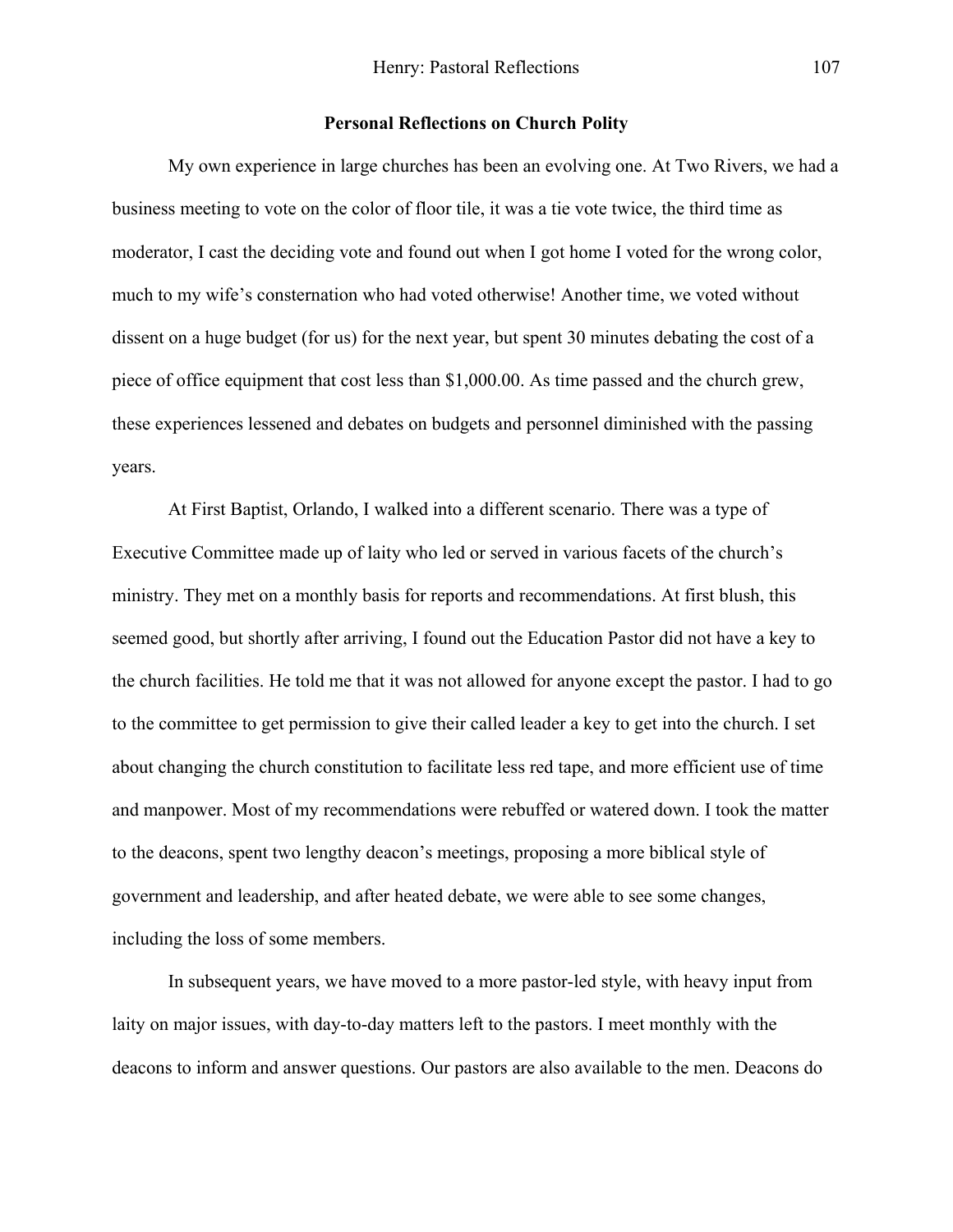not have to approve major items such as budget, building programs, etc., but I usually get their affirmation in bringing it to the congregation. We only have congregational votes on calling of ordained pastors, budget, financial matters that pertain to borrowing over \$500,00 and major building programs. Quarterly, we receive reports in the evening service regarding transactions taken by the trustees. I've found this to be comfortable, fairly close to the biblical model, and generally favorable with our people.

Looking around and looking ahead, I see several things:

- 1. Today's congregants may be more difficult to lead because of societal mistrust in authority and more dysfunctional people.
- 2. Most pastor-congregation conflicts are about 75% congregational oriented; 25% pastor oriented. From the congregational viewpoint, several factors are involved; poor teaching or understanding of pastor-congregation responsibilities as understood in the Bible; power plays, traditions, and carnality or unregenerate; from the pastoral side; a poor understanding of pastoral leadership and authority; poor people skills; not leaders; moving too fast, misunderstanding his playing field; unwise decisions.
- 3. Large and mega churches cannot operate in today's world in the traditional democratic form of church governance. For the most part, there seems to be a high level of trust in the leadership. We found in earlier years as we were morphing as a church, that even when we announced a church "business meeting" and urged people to attend, we had a continually diminishing turnout. They neither cared nor trusted their called leaders. I trust the latter.
- 4. The men in ministry, 50 and under, especially those in their 20s and 30s, are strongly prone to strong pastor leadership or a multiple of elders. They do not want the hassle of what they have observed in their churches or heard the war stories, and do not want to spend their energy and time in debate and confrontation. They are more entrepreneurial and had rather plant a church then inherit the problems of an established church. This poses a good/bad dilemma. We are establishing some excellent and growing new churches, but great and historic churches small, medium, and large are going to be seen as dinosaur-like, unattractive, and may have to choose leadership types that may be more status quo oriented rather than aggressive and expanding. The law of diminishing return will have serious evangelistic, financial, and mission impact dimensions.
- 5. Seminaries and leadership conferences are going to have to do more in providing mentoring, interviewing, and teaching, from people in the trenches, or we are going to see diminishing numbers of healthy pastors and healthy churches. We will lose by attrition because of burn-out, throw-out, and fall-outs faster than we can replenish.